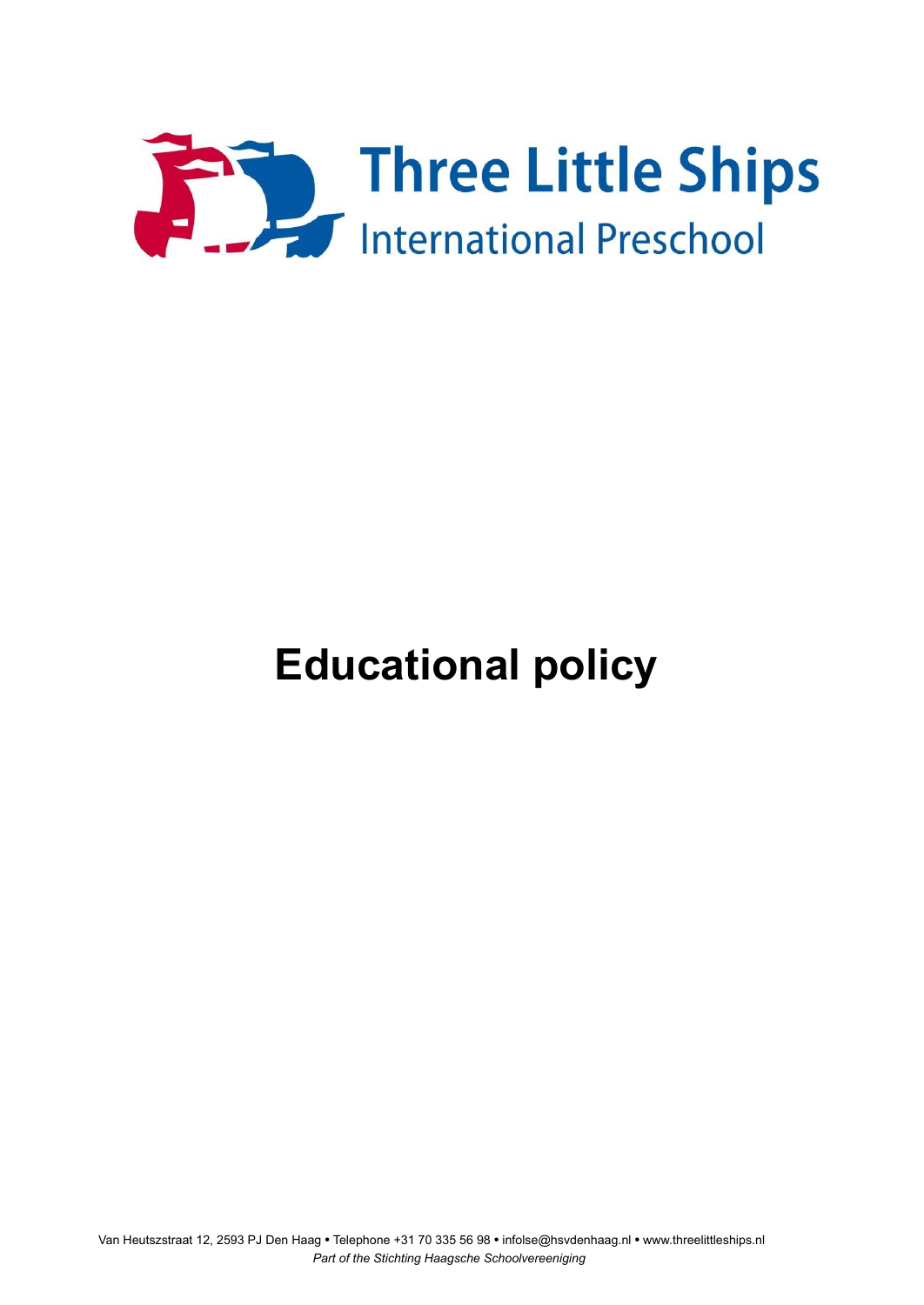# **Table of contents**

| <b>Introduction</b>                                                                                                                                                                                                                                                                 | $\mathbf{3}$                             |
|-------------------------------------------------------------------------------------------------------------------------------------------------------------------------------------------------------------------------------------------------------------------------------------|------------------------------------------|
| <b>Mission Statement of HSV</b>                                                                                                                                                                                                                                                     | 4                                        |
| <b>Mission of TLS</b>                                                                                                                                                                                                                                                               | 4                                        |
| <b>Vision Statement</b>                                                                                                                                                                                                                                                             | 4                                        |
| <b>Educational objectives</b><br>Providing a feeling of emotional security<br>Stimulating personal competencies<br>Stimulating social competencies<br>Socialisation: offering (cultural) rules, norms and values                                                                    | 5<br>5<br>6<br>$\overline{7}$<br>8       |
| The curriculum<br>Communication, language and literacy<br>Social and emotional development<br>Physical and sensory development<br>Creative development and fantasy<br>Mathematical development<br>Knowledge and understanding of the world<br>Learning outside the classroom        | 9<br>9<br>9<br>9<br>10<br>10<br>10<br>11 |
| <b>Children with additional needs</b><br>Assessment<br><b>Planning for Additional Needs</b>                                                                                                                                                                                         | 12<br>12<br>12                           |
| <b>Monitoring progress</b><br>Mentor<br>Assessment                                                                                                                                                                                                                                  | 13<br>13<br>13                           |
| <b>Future schooling</b>                                                                                                                                                                                                                                                             | 13                                       |
| <b>Staffing</b><br>Quality<br><b>Skills</b><br>Support and development<br>Substitute staff<br>Volunteers<br>Interns                                                                                                                                                                 | 14<br>14<br>14<br>14<br>15<br>15<br>15   |
| <b>Child protection policy</b><br>Haagsche Schoolvereeniging<br><b>Three Little Ships</b><br><b>TLS Educational policy</b><br><b>Maart 2022</b><br>Riksen-Walraven, M. (2004). 'Pedagogische Kwaliteit in de kinderopvang: doelstellingen en kwaliteitscriteria'. In: IJzendoom, R. | 16<br>16<br>16<br>2/18                   |

van, Tavecchio, L., Riksen-Walraven, M., *De Kwaliteit van de Nederlandse Kinderopvang* (pp 100-124). Amsterdam: Boom.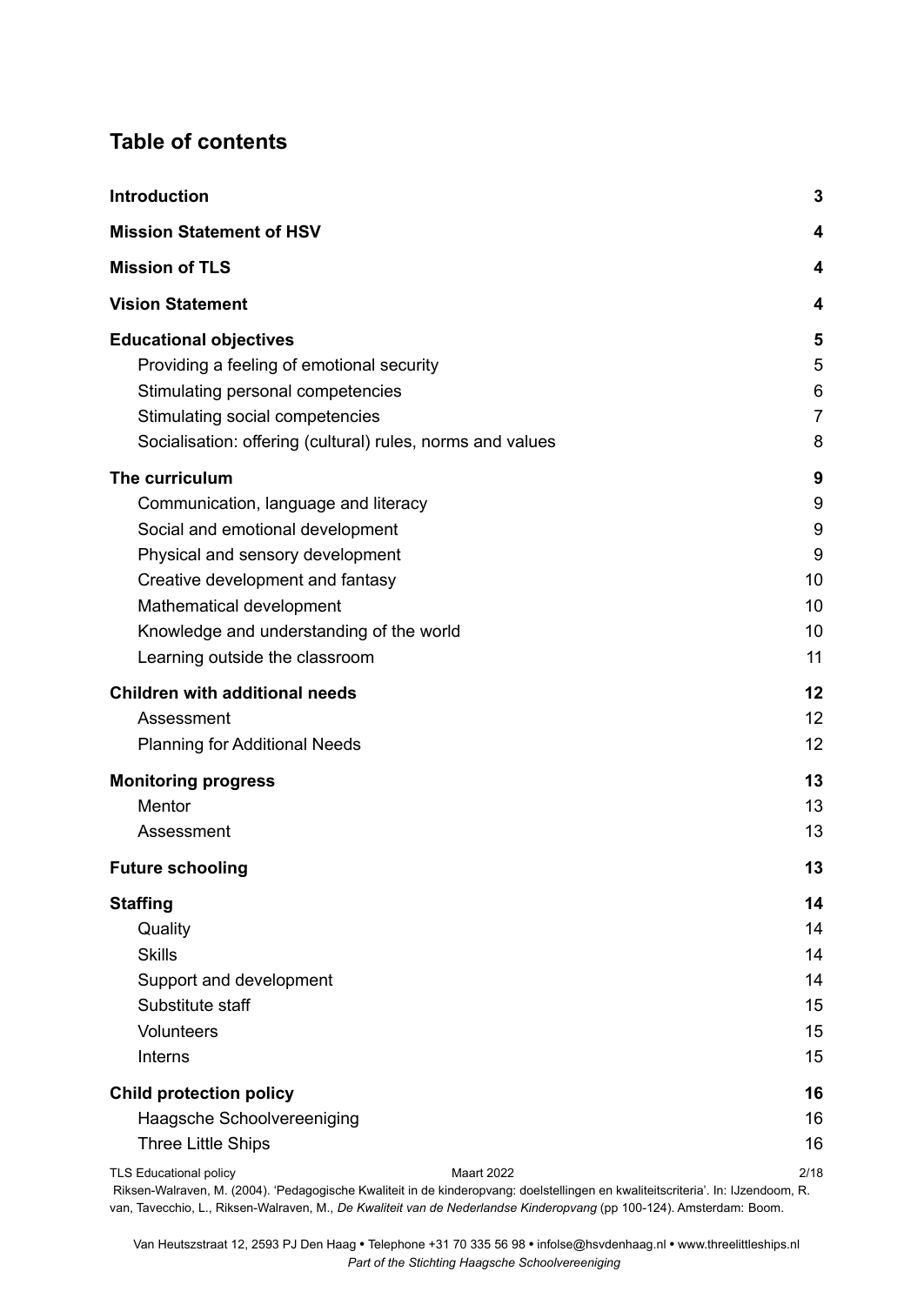# <span id="page-2-0"></span>**Introduction**

In September 2006, Lighthouse Special Education (hereafter LSE) founded the preschool Three Little Ships (hereafter TLS).

Before September 2016, young children with special needs had applied to join the Lighthouse school, but could not be accommodated because they were under 4 years of age. In setting up TLS, the objective was to establish an inclusive group of children, where typically developing children and those with additional needs would learn together. In this inclusive setting, very young children with additional needs could be offered the best opportunities to learn from typically developing role models, and typically developing children could benefit from a structured and planned learning environment as well as learning to accept each other's differences. An initial positive experience of an inclusive playgroup had already taken place in 2005 in cooperation with 2Samen.

In establishing the TLS pre-school the following were considered:

- Children between 2<sup>1/2</sup> and 4 years of age with learning and developmental challenges (such as Down Syndrome, Autistic Spectrum Disorder, speech and language disorders, behavioural disorders, attention problems) were unable to join the Lighthouse school because they were too young. They were unable to join other mainstream international schools in The Hague because of the schools' lack of expertise or resources. The only alternative for these children was placement in a Dutch special needs day care facility. However, the families were generally temporarily in The Netherlands and the Dutch language was inappropriate to the children. Many of these children ended up staying at home without any form of assistance or education.
- There was a high demand for English preschool places for typically developing children from 3 ½ to 5 years of age as, at the time, the international schools in The Hague were not offering school places to children before the September of the year in which they reached the age of 4.
- Early intervention is essential for the learning and development of children with additional needs.
- The curriculum would be topic-based and would be based on best international practice for preschool classes. In addition to this curriculum, the children with additional needs would each have their own Individual Education Plan (IEP) which would address their individual learning needs.
- Parents who were consulted were positive about the formation of an inclusive preschool group.

Three Little Ships differs from other preschools in a number of ways:

- The children attend the preschool for  $4\frac{1}{2}$  school days a week. However, parents can choose not to have their child attend preschool every day. The minimum number of days a child can come is three. These are fixed days that are agreed upon at the start when signing the contract. Extension of the number of days is possible, but this is permanent until the end of the school year.
- Almost all the children attend the school for one year before transferring to other international primary schools. Consequently the composition of the group remains fairly stable throughout the year.
- English is the medium of instruction in the preschool class.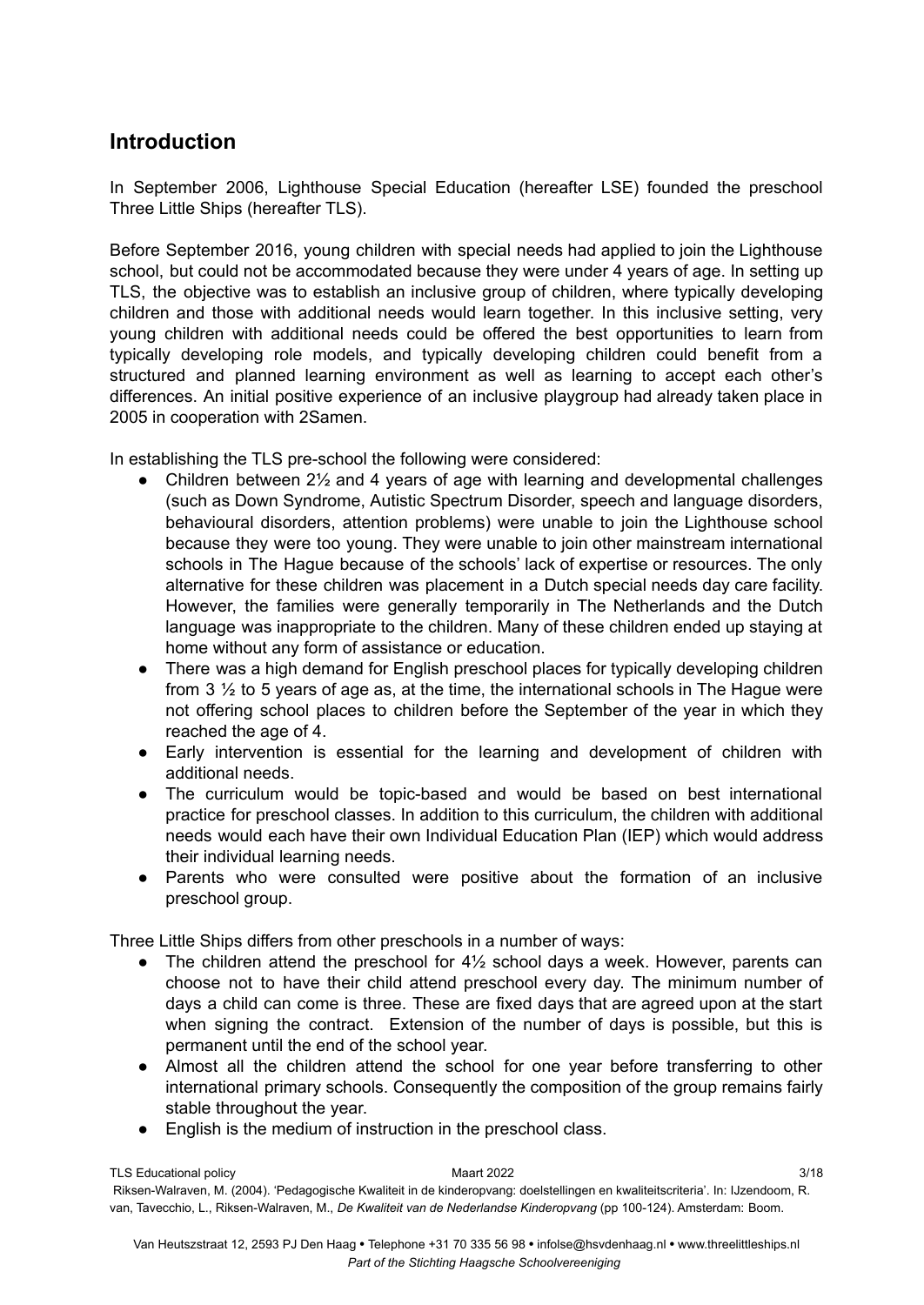- The maximum size of the class is 16 children and typically includes 5 children with additional needs.
- The ratio of classroom staff to children is high, aiming for 3 adults to 16 children.

TLS Educational policy and the control of Maart 2022 Maart 2022 4/18 Riksen-Walraven, M. (2004). 'Pedagogische Kwaliteit in de kinderopvang: doelstellingen en kwaliteitscriteria'. In: IJzendoom, R. van, Tavecchio, L., Riksen-Walraven, M., *De Kwaliteit van de Nederlandse Kinderopvang* (pp 100-124). Amsterdam: Boom.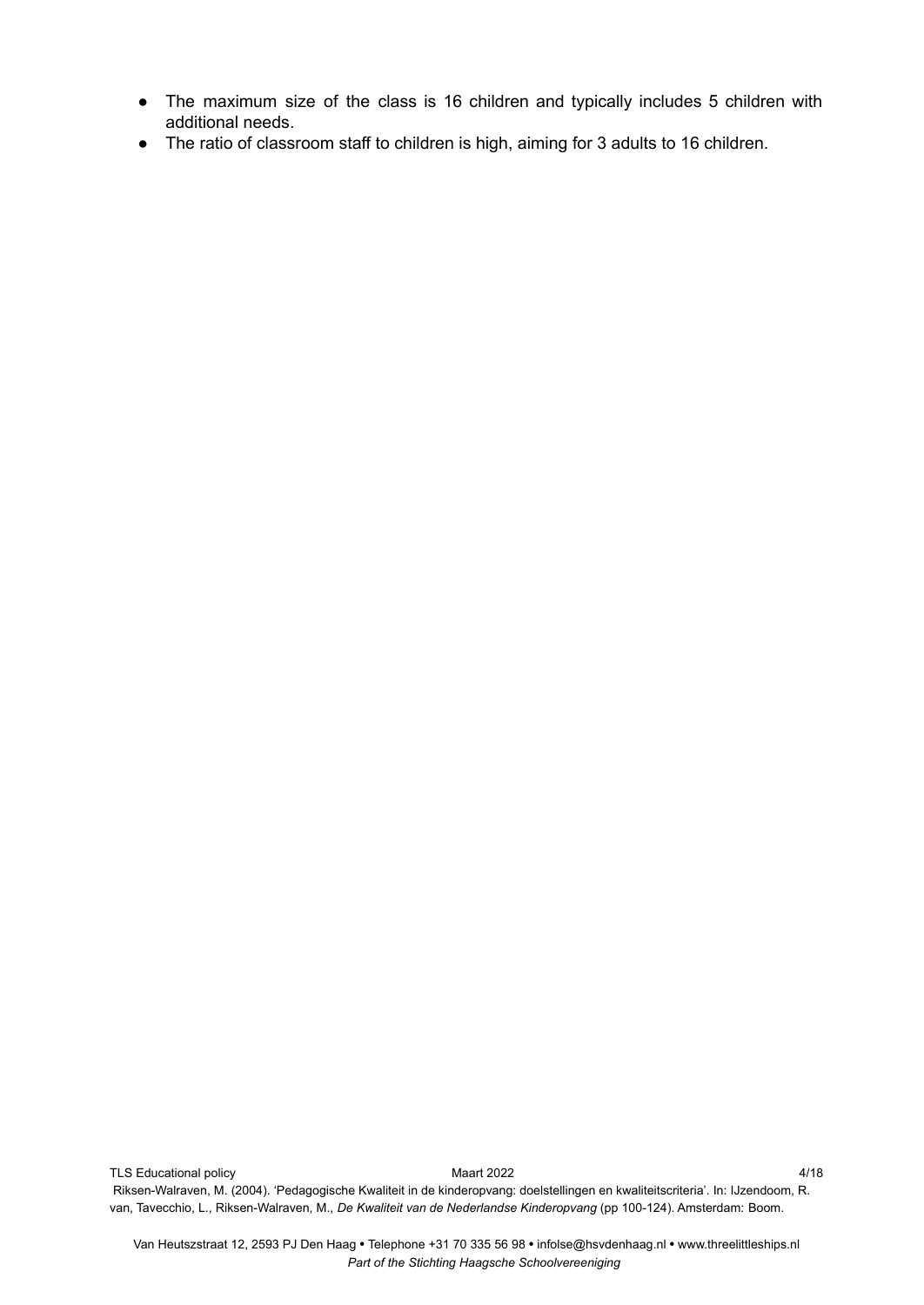# <span id="page-4-0"></span>**Mission Statement of HSV**

The TLS preschool belongs to the family of Haagsche School Vereeniging. The mission statement of the HSV is: 'Global citizenship, lifelong learning'.

HSV has four core values: Respect, Connectivity, Responsibility, Safety.

# <span id="page-4-1"></span>**Mission of TLS**

The mission of TLS is to offer international expatriate children, both with and without additional needs, an optimal inclusive learning environment where the children can develop and learn together.

# <span id="page-4-2"></span>**Vision Statement**

Three Little Ships provides a positive and secure learning environment for all children, underpinned by structured teaching and successful communication. Within the learning environment, we accept and respect all children the way they are, recognising each person as unique. Opportunities for play, creativity and positive experiences are fundamental to the TLS curriculum. TLS believes strongly in the importance of trust, tolerance, acceptance dialogue, individual attention, support, challenge and encouragement.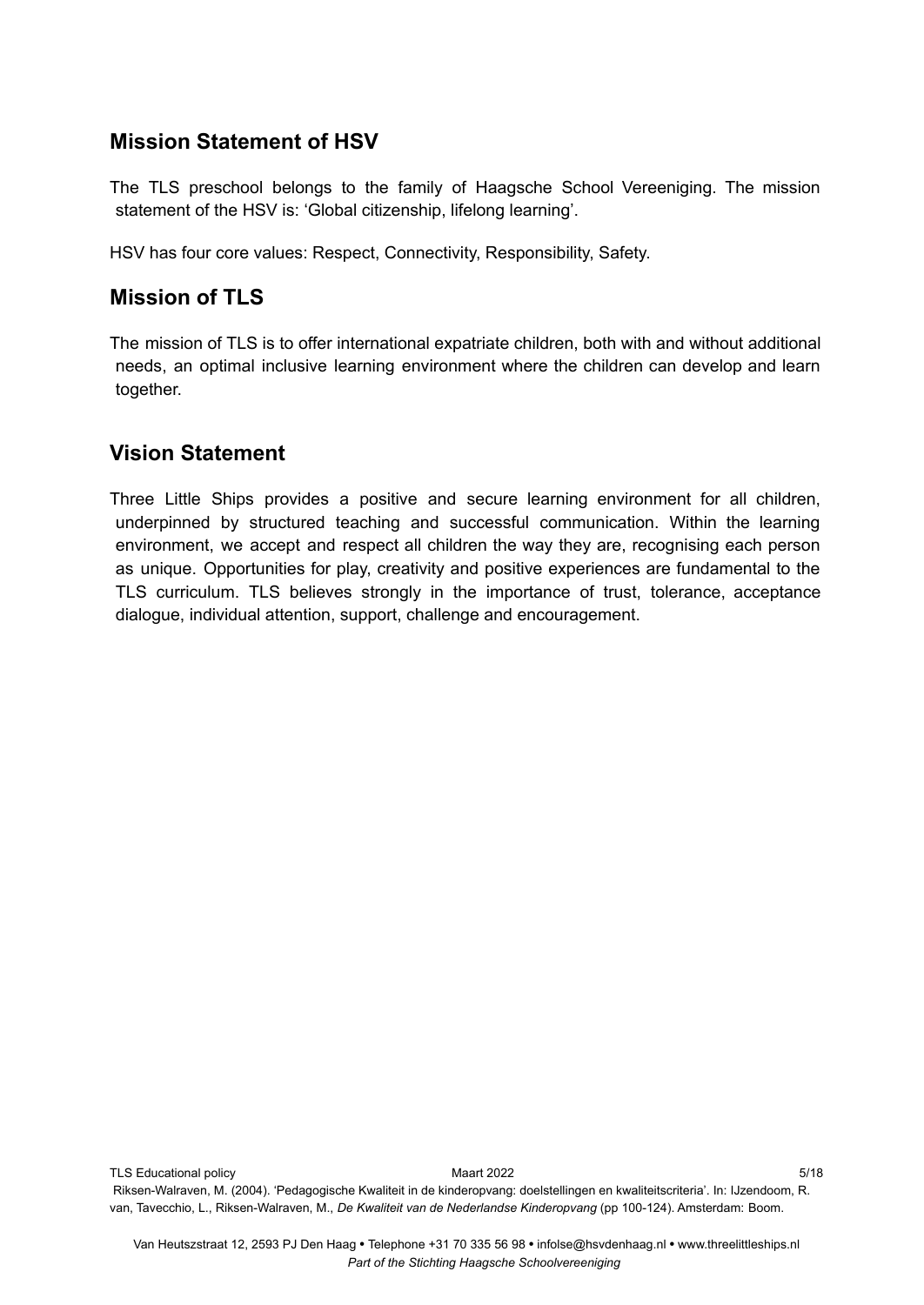# <span id="page-5-0"></span>**Educational objectives**

The Dutch law on pre-school education (Wet Innovatie en Kwaliteit Kinderopvang) states: "Responsible preschool education contributes to a good and healthy development of the child in a safe environment". The law specifies four development objectives which are based on research of Mrs. M. Riksen-Walraven $^1$ .

- 1. Providing a feeling of emotional security.
- 2. Stimulating personal competencies.
- 3. Stimulating social competencies.
- 4. Socialisation: offering (cultural) rules, norms and values.

The HSV organisation feels that the words 'nurturing', 'encouraging' and 'modelling' will best describe children's development in relation to these areas. Therefore, the four developmental objectives based on research of Mrs. M. Riksen-Walraven will be described as follows:

- 1. Providing a feeling of emotional security.
- 2. Nurturing personal qualities and skills.
- 3. Nurturing social qualities and skills.
- 4. Socialisation: encouraging and modelling (cultural) rules, norms and values.

The way in which TLS pursues the educational objectives is set out below.

## <span id="page-5-1"></span>**1. Providing a feeling of emotional security**

1

Having emotional security is one of the basic human needs of any child. It is even more important for children who move on a regular basis because of the expatriate lives of their parents.

In TLS a feeling of security is created by and maintained through:

- A consistent team of teaching assistants. All the staff are qualified to work with typically developing children in day care settings and all staff also have experience of working with children with additional needs. Many staff also have extra qualifications in working with children with additional needs.
- A stable group of children of more or less the same age that generally remains the same throughout the school year.
- An identified place for each child in the group. This is reinforced by children having their own labelled place to hang their coat, their own box for storing their belongings and so on.
- A well-organised classroom with various areas designated for specific activities.
- A schedule for the day so that the children know what will happen during the day and in what sequence. The schedule is reinforced with the use of consistent picture symbols.

TLS Educational policy and the contract of the Maart 2022 6/18 and the contract of the GMS 6/18 Riksen-Walraven, M. (2004). 'Pedagogische Kwaliteit in de kinderopvang: doelstellingen en kwaliteitscriteria'. In: IJzendoom, R. van, Tavecchio, L., Riksen-Walraven, M., *De Kwaliteit van de Nederlandse Kinderopvang* (pp 100-124). Amsterdam: Boom.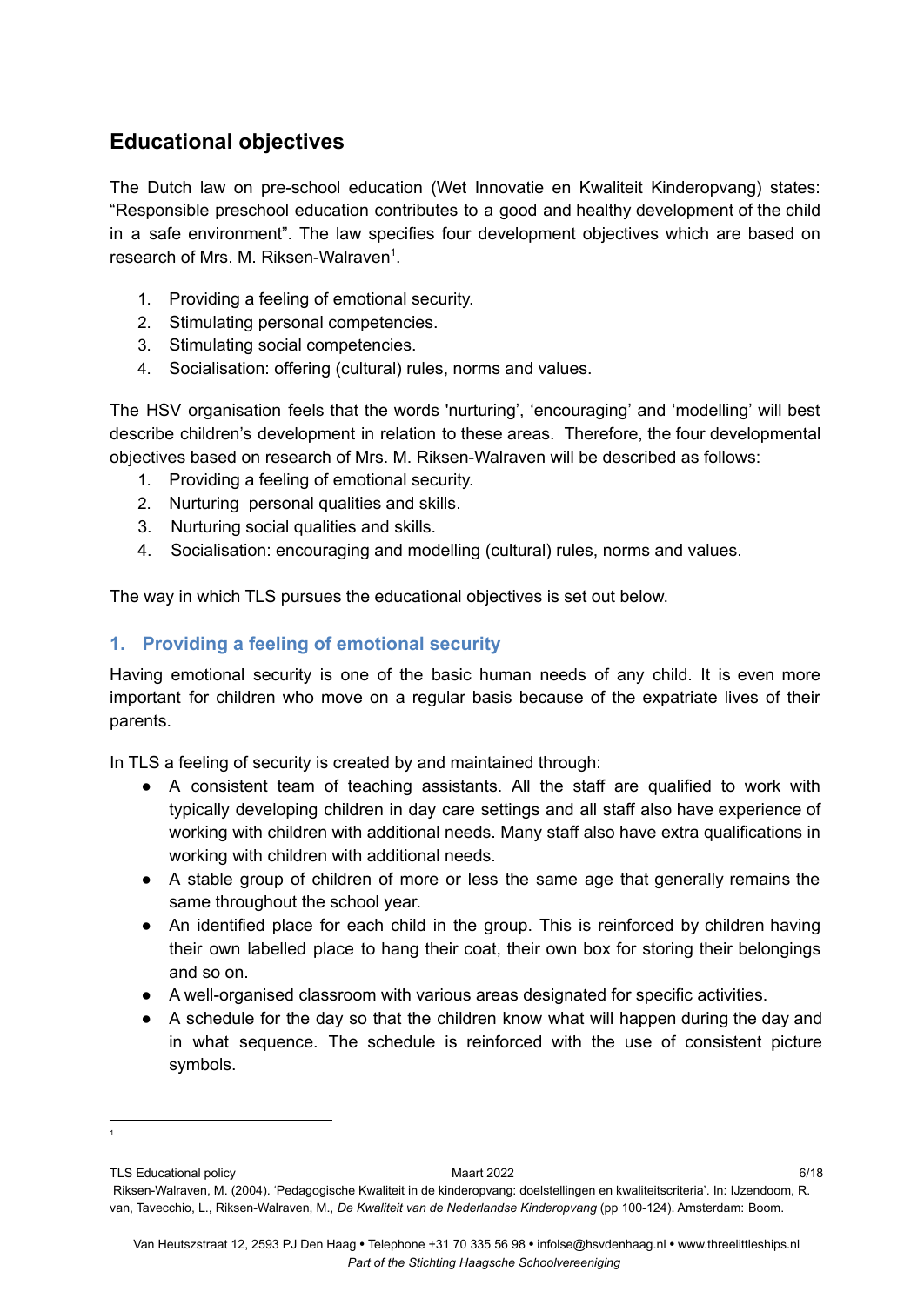- Clear rules on how to interact with each other and with the environment. Some of these rules are emphasised by the use of songs e.g. The Tidy up Time Song. Others are emphasised through using the materials of PBS (Positive Behaviour Support) of which the core values are: *"Be respectful, be safe, be responsible"*.
- A strong link between the preschool and the parents. Parents are welcomed into the building to drop-off and collect their children\*\*\*. One teaching assistant welcomes the children as they arrive with their parents. Parents are encouraged to share information about special events that happen at home. Teaching assistants verbally share important information about events during the school day as parents collect their children. Communication via email or the Seesaw app if used if parents need to inform the teaching team of any concerns or updates. If parents or staff have a more serious concern about a child then an appointment is made to discuss this sensitively, without the child being present. A weekly newsletter is emailed to parents with photos of classroom activities. In addition, weekly communication through Seesaw documents individual children's learning journey. This allows parents to observe in real time what their child is learning on a daily basis. A school newsletter is periodically sent by the Head of School and the Director to all parents via the HSV school app. Parents' evenings are held twice a year to update parents on their children's progress. Open mornings are held three times a year\* for parents to learn more about the educational programme and the materials used in the classroom. Before children start at the preschool, the parents are invited to an induction morning\*\* when they are given information about the preschool and they can visit the classroom with their child. At the end of the school year, or when children leave the preschool, a written report of their learning is given to parents.

*\*Due to covid restrictions, open mornings have been postponed for the academic year. \*\*A virtual induction morning welcoming new parents*

*\*\*\*Due to covid restrictions a soft drop off from 8:15-8:45 is allowed, parents are not permitted to enter the building unless by appointment. The staff members bring and drop the children at the back gate during these times.*

## <span id="page-6-0"></span>**2. Nurturing personal qualities and skills**

The development of personal qualities and skills such as resilience, independence, self-confidence, flexibility and creativity enables children to cope with all sorts of challenges and adapt successfully to changing circumstances. Children develop these qualities and skills through playing and investigating their environment.

In TLS personal qualities and skills are stimulated by:

- The organisation of the classroom and outside learning space which combines structured activities (such as table-top activities and riding bicycles) and open-ended play opportunities (such as building activities and sand play).
- The educational materials that are available in the preschool which are appropriate to the age and developmental level of the children. Technology such as iPads, computers and a Smart board are used to enhance children's learning.
- The teaching assistants who are skilled in encouraging and developing children's play and investigation skills. The children are given the time and space to initiate and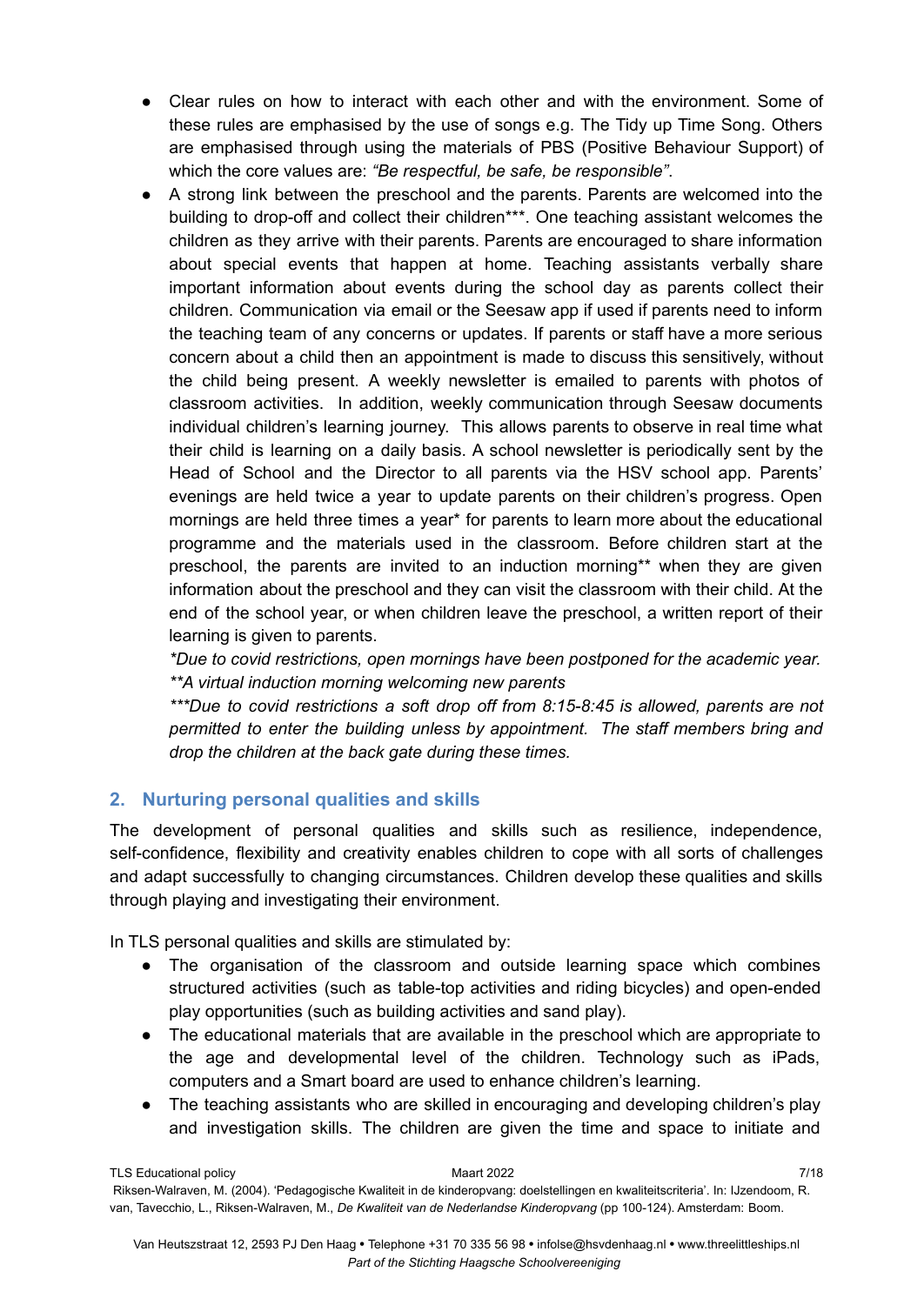develop their activities, while being supported by the teaching assistants to challenge themselves to develop their ideas further.

- Flexible groupings so that children can choose familiar peers to play and to investigate with but are also encouraged to build new relationships.
- A safe and supportive environment in which children are given opportunities to resolve challenges on their own or with others. It is through having opportunities to win and lose, to problem-solve in difficult situations, to explore and expand boundaries, to challenge themselves to try new things, that children learn what they can do and who they are.
- Teaching assistants pay attention to what the children are able to do independently and stimulate further independence in a phased and supportive manner. The self-help skills of eating and drinking and personal hygiene are practised daily. Children are encouraged to be as independent as possible and are facilitated as necessary.
- The development of children's self-confidence through verbal praise and reward systems. Every child is encouraged to be proud of his/her own achievements, including small steps such as fastening up a coat, finishing a meal, completing a puzzle or building a tower.
- The teaching assistants offer a great variety of activities and opportunities to play in different situations, such as 1:1 with an adult, in pairs, in small groups and with the whole class. Group games, fantasy games, drama and imitation all provide excellent opportunities for children to develop their personal competencies.
- The development of the personal competencies of the children with additional needs may be at a different pace to that of their typically developing peers and may be limited by their personal challenges. The Individual Educational Plan (IEP) defines personal goals for these children and the teaching assistants ensure that activities are made appropriately accessible to the children with special needs.
- Curriculum planning based on the expectations of the local international schools into which most children will transition. Six different areas of focus are distinguished in the curriculum and are described in more detail below.

# <span id="page-7-0"></span>**3. Nurturing social qualities and skills**

Social qualities and skills include the ability to consider another person's point of view, to communicate, to cooperate, to assist others, to prevent and solve conflicts and the development of social responsibility. Being part of a group and having opportunities for interacting with peers are important in the development of social qualities and skills. Social qualities and skills are also developed by working cooperatively with others, by waiting for a turn in a game, by helping others, by showing good sportsmanship when winning or losing and by resolving conflict successfully.

The Three Little Ships preschool offers many opportunities for social interactions in many different ways:

● The teaching assistants provide activities in flexible groupings. Sometimes the groups are selected by the teaching assistants and sometimes the children choose their own groups.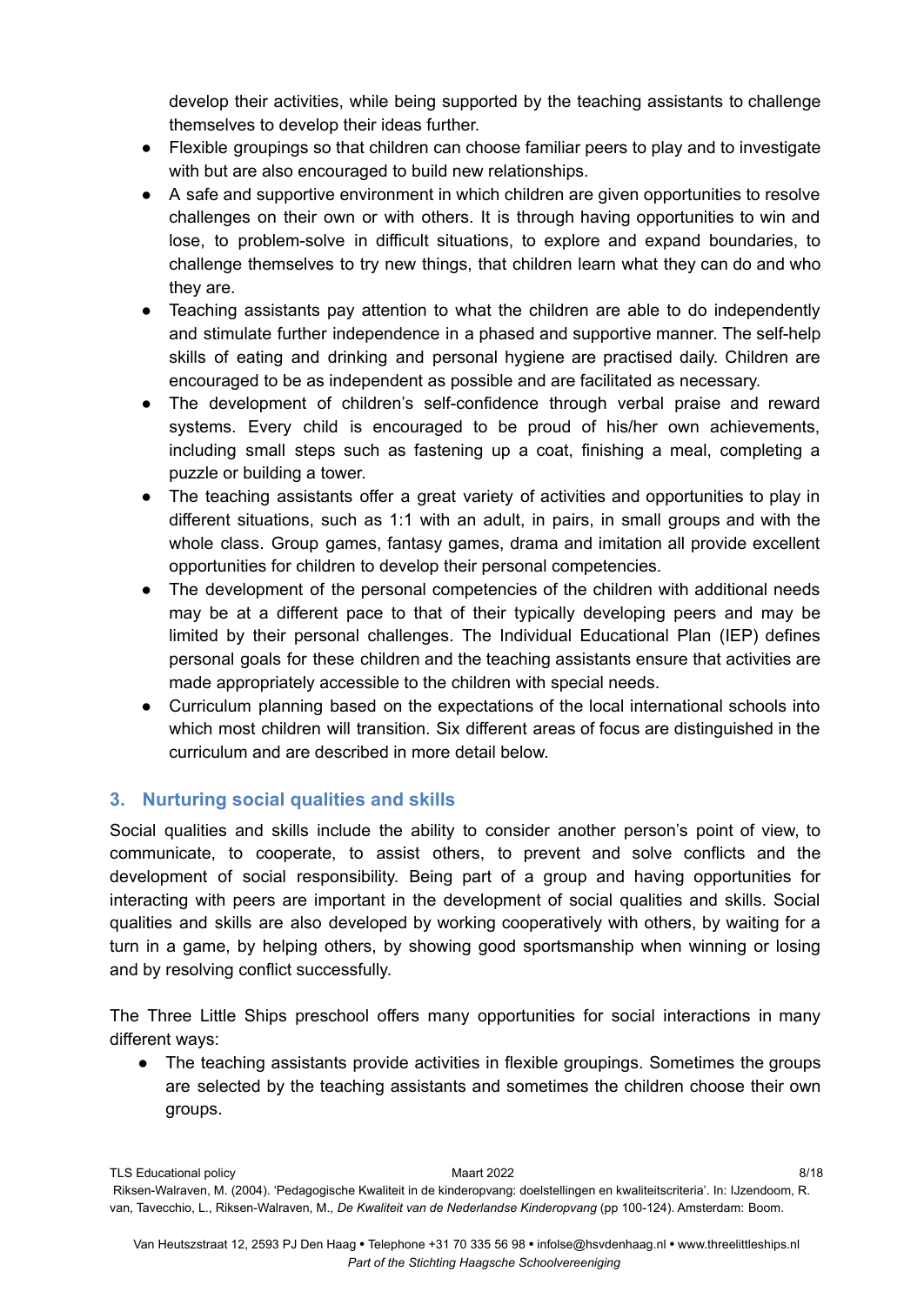- Children play in large and in small groups; in groups with peers; in groups with younger or older children. There are daily opportunities for outside play and contact with older children from the Lighthouse school class. Children from the International Department Foundation and Reception classes may join in with outside playtime with extra supervision and occasionally there may also be a special activity with the youngest school-aged children.
- The presence of children with additional needs in the same preschool class offers a unique possibility to learn skills for helping each other. Together, children learn not to be scared of differences and they develop an understanding of their personal responsibility to take care of others.
- The children have the opportunity to see themselves as part of a larger group through whole class routines such as the circle time at the beginning of each day, jointly having lunch, welcoming new children into the group and saying goodbye to departing children.
- The teaching assistants stimulate positive interactions between the children, supporting them when necessary. Children are encouraged to resolve their conflicts, with support if necessary and are given help in preventing conflict from reoccurring.
- The teaching assistants model positive interactions between themselves, providing a good example for children to copy.

## <span id="page-8-0"></span>**4. Socialisation: Encouraging and modelling (cultural) rules, norms and values**

Joining the Three Little Ships preschool may give children the first opportunity to meet children from different family backgrounds. Parents of children in preschool have many different nationalities and cultural backgrounds. They may also have different values (beliefs) and norms (behaviours) from each other and may have different ideas about upbringing.

The school is based on Western European norms of upbringing and education. The children are taught that the preschool has its own rules, which may sometimes be different from those at home. The preschool aims to prepare the children to take their place in an international school community. The preschool also plays a role in informing the parents about international school expectations, creating a bridge between home and (future) school.

The following values (beliefs) and norms (behaviours) and are important for the pre-school and are taught to the children:

- Respect: allowing others to be different and celebrating differences.
- Equality: treating everyone fairly and ensuring they can participate fully.
- Solidarity: listening to each other, showing interest and appreciation of others.
- Honesty: being loyal and fair without deceit.
- Justice: resolving conflicts and making amends when things go wrong.
- Consideration: not hurting each other or endangering another.
- Environmental respect: looking after the classroom and its equipment and playground.

Teaching assistants have an important role in creating a classroom atmosphere where these norms and values are put in practice. Through watching the behaviour of the teaching assistants, the children learn positive, friendly and open ways of engaging with each other.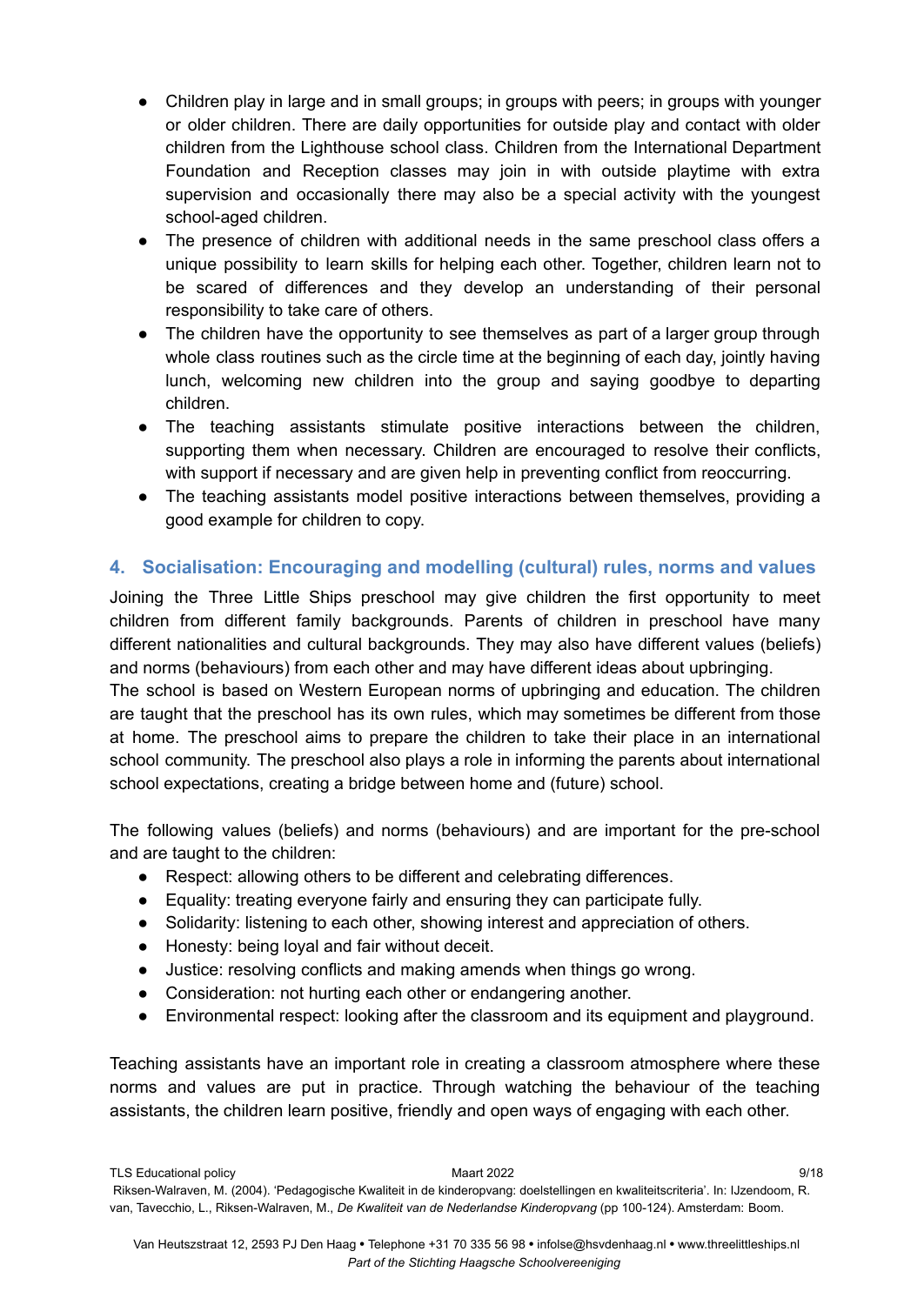Inappropriate behaviour is dealt with in an age-appropriate way. Simple language is used to explain why the behaviour is inappropriate. The child may be offered a short time in a quiet place to calm down and reflect on his/her behaviour. For children who demonstrate particularly difficult behaviour, a behaviour plan may be drawn up with the parents and consistently carried out by all adults in the child's life.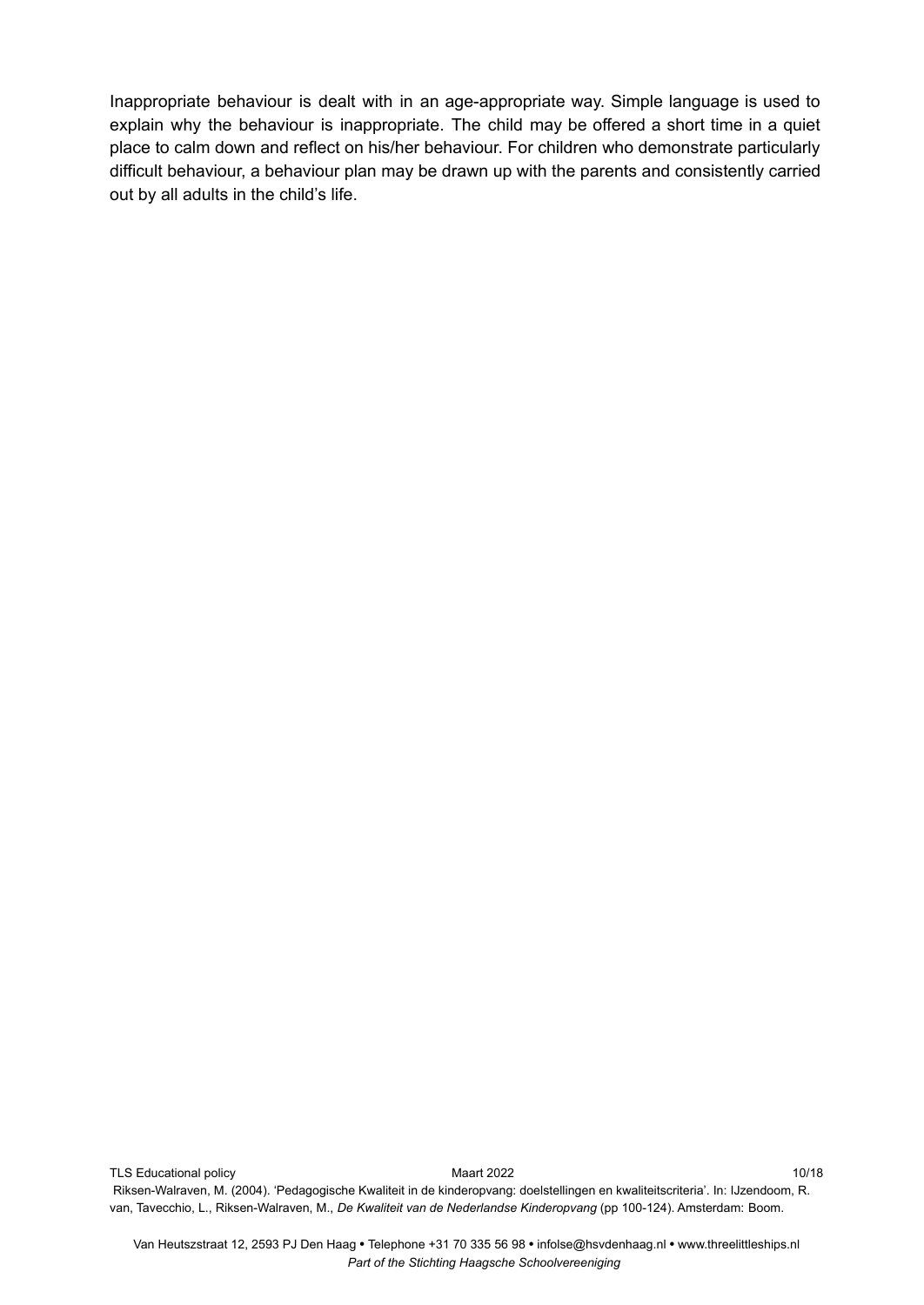# <span id="page-10-0"></span>**The curriculum**

Six different areas of focus are distinguished in the curriculum. These areas are not presented individually but are woven into monthly topics and themes. The topics are planned for the year, ensuring that the curriculum is balanced. The weekly planning meetings of the teaching assistants ensures that children's individual needs are responded to and that adaptations to the planning can be made effectively and efficiently.

## <span id="page-10-1"></span>**1. Communication, language and literacy**

The children in the preschool speak a variety of languages at home. It is important for the children to learn to understand and speak English, as they are most likely to continue their education in English-medium international schools. Language learning is a fundamental part of the curriculum for all the children.

- Spoken language: new vocabulary is taught in a structured way, using visual materials, props and story books. Common phrases are modelled frequently by the teaching assistants for children to imitate.
- The topics provide the children with exposure to new and exciting language that they can use to express their learning. They enable children to develop their skills of recounting events, retelling stories and predicting the future.
- An awareness of written language is developed through the children seeing words around the classroom (names on the door, signage) and sharing story books. Pre-writing skills are encouraged and developed including pencil control and early mark making. Where children show an interest in letters, they are encouraged to explore these through a variety of age-appropriate materials.
- The preschool has a well-stocked library and books can be borrowed by parents to read with their children at home.
- For the typically developing children, the goal is for them to be able to communicate in English at the level required for entry to primary school.
- For the children with additional needs, the goal is for them to develop their language and communication skills as successfully as possible. For some children, this may mean learning to use alternative communication strategies such as sign language (MAKATON) or pictograms (PECS).

## <span id="page-10-2"></span>**2. Social and emotional development**

This area of development has been described in more detail in the section 'Educational objectives: Stimulating objectives: Nurturing social qualities and skills.'

## <span id="page-10-3"></span>**3. Physical and sensory development**

Physical and sensory development skills include both gross and fine motor skills, and the development of the senses: feeling, smelling, tasting, hearing and seeing. It is important that children have opportunities to play outside in a playground and inside in a gym to learn, develop and practise these skills.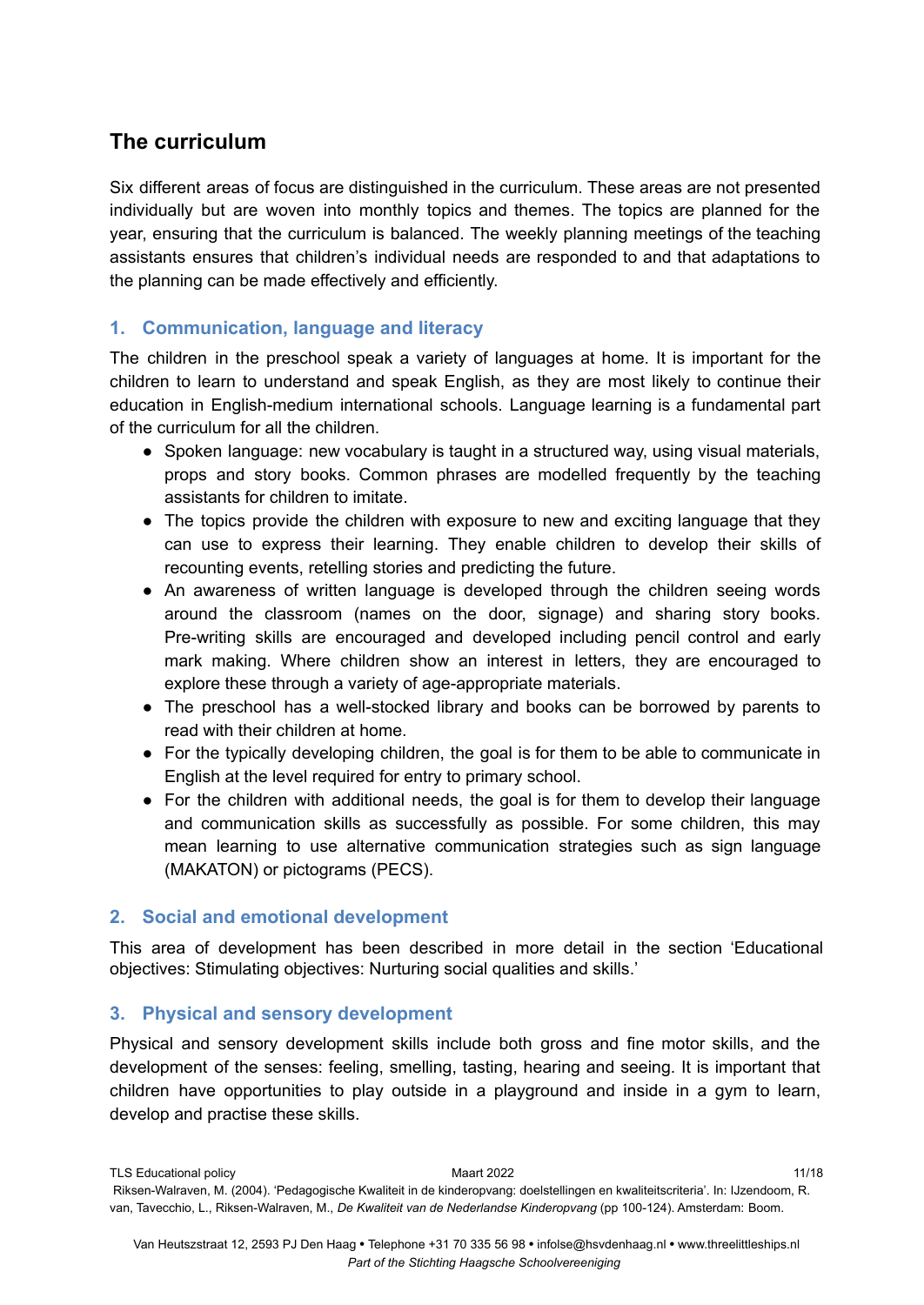- Gross motor skills include walking, running, climbing, throwing balls, kicking balls. Using themed games, the children are stimulated to move in a variety of ways, for example "Animal walks". A variety of bicycles are provided outside. The gym is equipped with climbing frames, a swing and a ballbox which allow the children to explore different movements.
- Fine motor skills include drawing, colouring, modelling, making puzzles, building, and cutting. Art and craft activities are chosen to practise a variety of these skills, while supporting the themes of the curriculum.
- Sensory development includes developing an awareness of different sounds, tastes and feelings through exploring different media and materials.

## <span id="page-11-0"></span>**4. Creative development and fantasy**

The creative development, expression and fantasy of the child is more important in the TLS curriculum than the end result. The creative expression of the children often reflects the topics that are taught in school, as they explore new ideas, practise vocabulary and reinforce their own learning. Creative development is encouraged in a number of different ways:

- Drama which includes fantasy games, role play, dressing up and acting. The role play area in the classroom is linked to the monthly topic.
- Art and craft activities which include drawing, painting, modelling and building. A wide range of materials are provided, which offer children open-ended opportunities for creative development and fantasy. These include home materials (packing materials and boxes), natural materials (leaves and shells,) and construction material (building blocks and Lego).

## <span id="page-11-1"></span>**5. Mathematical development**

Mathematical skills and language are fundamental to problem-solving and critical thinking. Mathematical concepts are taught as part of the routines of the day (when talking about the date and the weather) and in the topic activities. The children are stimulated to use mathematics in their own chosen play activities, for example when playing in the house corner, counting how many plates and cups they need to lay the table for everyone. Mathematical skills include:

- A sense of number. Activities are provided so that children can learn to count by rote, to recognise numerals 0-9 and beyond, to learn the names of the numerals, to match the numerals to groups of objects and to sort the numerals into numerical order on a number line.
- Mathematical language. Through the topics and the classroom activities, children are exposed to mathematical vocabulary such as 'more' and 'less'; 'big' and 'small'. They also learn concepts that describe relative positions such as 'beside', 'in front', 'under'.
- Shape. The children develop the ability to recognise different shapes in their environment and to understand the properties of these shapes through exploration and through art and craft activities.

## <span id="page-11-2"></span>**6. Knowledge and understanding of the world**

Children are naturally curious about themselves and their world. The children in TLS come from many different countries and cultures and this gives the pre-school exciting learning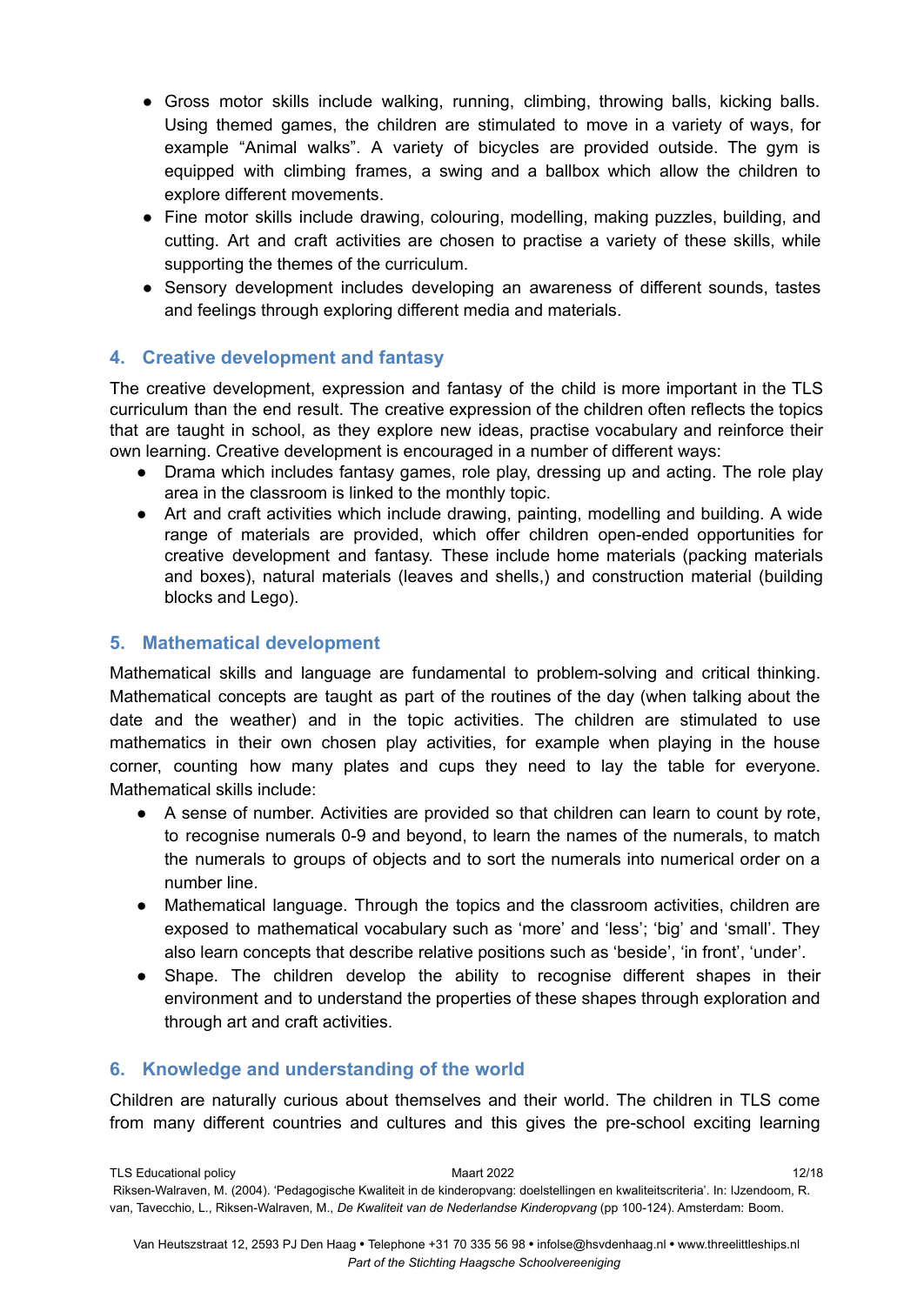opportunities for children to develop an interest in the lives of others and to develop understanding and tolerance. This curriculum area is taught in the following ways:

- The topics that are selected reflect different aspects of understanding the world and have historical, geographical and scientific themes.
- Important events in the families of other children are discussed in the pre-school in an age-appropriate way and may be in small groups or with the whole class. Children are encouraged to talk and role-play any worries they may have about changes in their family such as a parental business trip, a new baby or moving house.
- Religious celebrations are explained from the children's own experiences. This may include Christmas, Diwali, Ramadan and Passover.
- A daily circle time offers an opportunity to introduce new themes and vocabulary to help in developing an understanding of the world. During circle time many different subjects will be discussed, which enables the children to get to know and understand the world around them.
- Activities that allow for the exploration of the world, both inside and outside the classroom are planned with care. The children participate in some off-site trips throughout the year that reinforce the learning in the preschool class.

#### <span id="page-12-0"></span>**Learning outside the classroom**

The preschool children have access to the international school facilities. They visit the mini-gym twice a week. The children also visit the library in the school once a week in small groups: The book can be taken home for one week.

The Three Little Ships team believes that outdoor learning both at school and outside the school environment are important to children's development. A safe outdoor environment has been created with the specific needs of the preschool children in mind. This area will be fenced off from the main school playground for safety and includes a climbing frame. Sometimes this is with other school-aged children and sometimes it is only with the preschool children.

When children are outside, there are always a minimum of two adults with them. The adults move around on the playground so that all the children are constantly in view.

School trips are planned to reinforce the learning in the monthly topics. Before children go on a trip, a Risk Assessment form is completed by the preschool team leader and approved by the Head of School.

On a school trip, the children wear fluorescent jackets so that they can easily be seen. The contact details of the school and of all the parents are carried by the team leader. She also carries a mobile telephone and a first aid box.

On a school trip, the ratio of adults to children is a minimum of 1:4 Additional adults may accompany the children to assist those children with additional needs.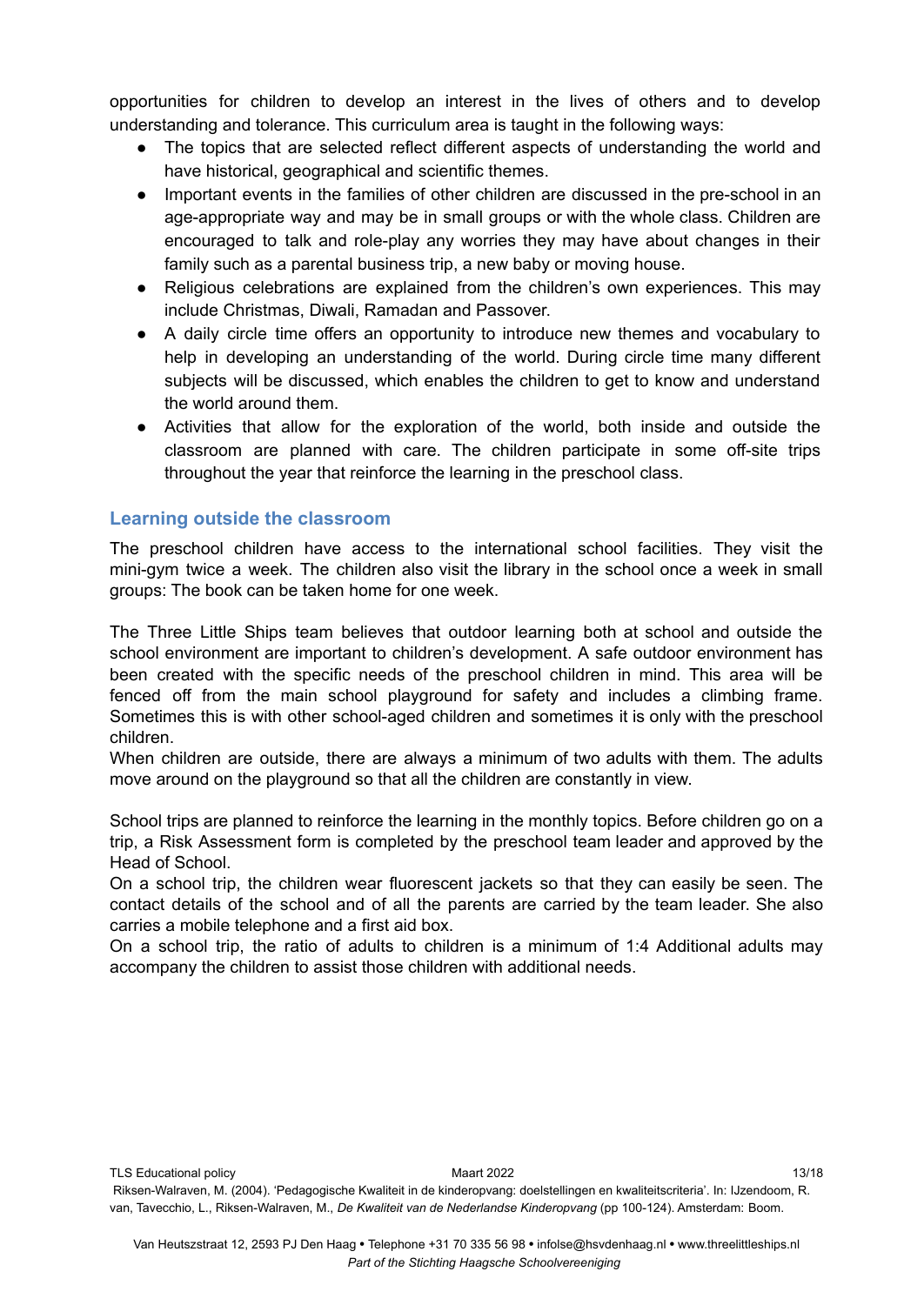# <span id="page-13-2"></span>**Tracking pupil progress**

#### <span id="page-13-3"></span>**Mentor**

Each child is assigned to a mentor during their time in the TLS classroom. A notice on the parents' noticeboard and via email informs the parents of the mentor assigned to their child. The mentor tracks the child's development and is responsible for communicating the progress of the child, or any concerns, to the parents and preschool coordinator.

#### <span id="page-13-4"></span>**Assessment**

The teaching team completes an early years developmental assessment (three times per school year) of each child. The assessments are completed approximately around October, February and June. Verbal feedback is given to the parents in a 10-minute meeting after the October and February assessments. At the end of the school year, each child will receive a written progress report reflecting the final assessment and describing their development of their time in the TLS class.

# **Children with additional needs**

The Three Little Ships has a lot of in-house expertise regarding the development and behaviour of children; many of the staff are trained and/or experienced in working with children with additional (learning) needs. If there are concerns about a child's development or if a learning disorder is suspected, then the child can generally stay in the Three Little Ships preschool while assessment and initial therapy takes place.

#### <span id="page-13-0"></span>**Assessment**

Similar to typical developing peers, children with additional needs are also assigned to a mentor during their time in the TLS classroom. The parents will be advised by the staff about any concerns regarding their child. They will be put in touch with the therapists who work in the school who are able to carry out observations and assessments. There is a child psychologist attached to the school who can also be consulted. The preschool tracks children with additional needs in a more detailed and structured manner using the program PIVATS. PIVATS has a broader scope and breaks down learning goals in a more detailed order. PIVATS is uploaded into a digital platform called Learning Ladders. Parents are informed of any concerns as they arise. Parents are given the opportunity to attend 2 meetings of approximately one hour - one in the autumn and one in the spring - to discuss their child's development and progress. The teaching team completes weekly learning objectives for the children with additional needs to ensure that goals are being met and progress is being tracked carefully.

## <span id="page-13-1"></span>**Planning for Additional Needs**

The preschool's multi-disciplinary team meets with the parents and, under the direction of the Leader for Learning Coordinator (Intern Begeleider), draws up an Individual Education Plan (IEP). The goals of the therapists who are involved with the child are included in this plan and staff are advised as to how they can support the work of the therapist. IEPs are evaluated and updated twice a year.

TLS Educational policy and the contract of the Maart 2022 14/18 and the contract of the matrix of the matrix of the Maart 2022 14/18 Riksen-Walraven, M. (2004). 'Pedagogische Kwaliteit in de kinderopvang: doelstellingen en kwaliteitscriteria'. In: IJzendoom, R. van, Tavecchio, L., Riksen-Walraven, M., *De Kwaliteit van de Nederlandse Kinderopvang* (pp 100-124). Amsterdam: Boom.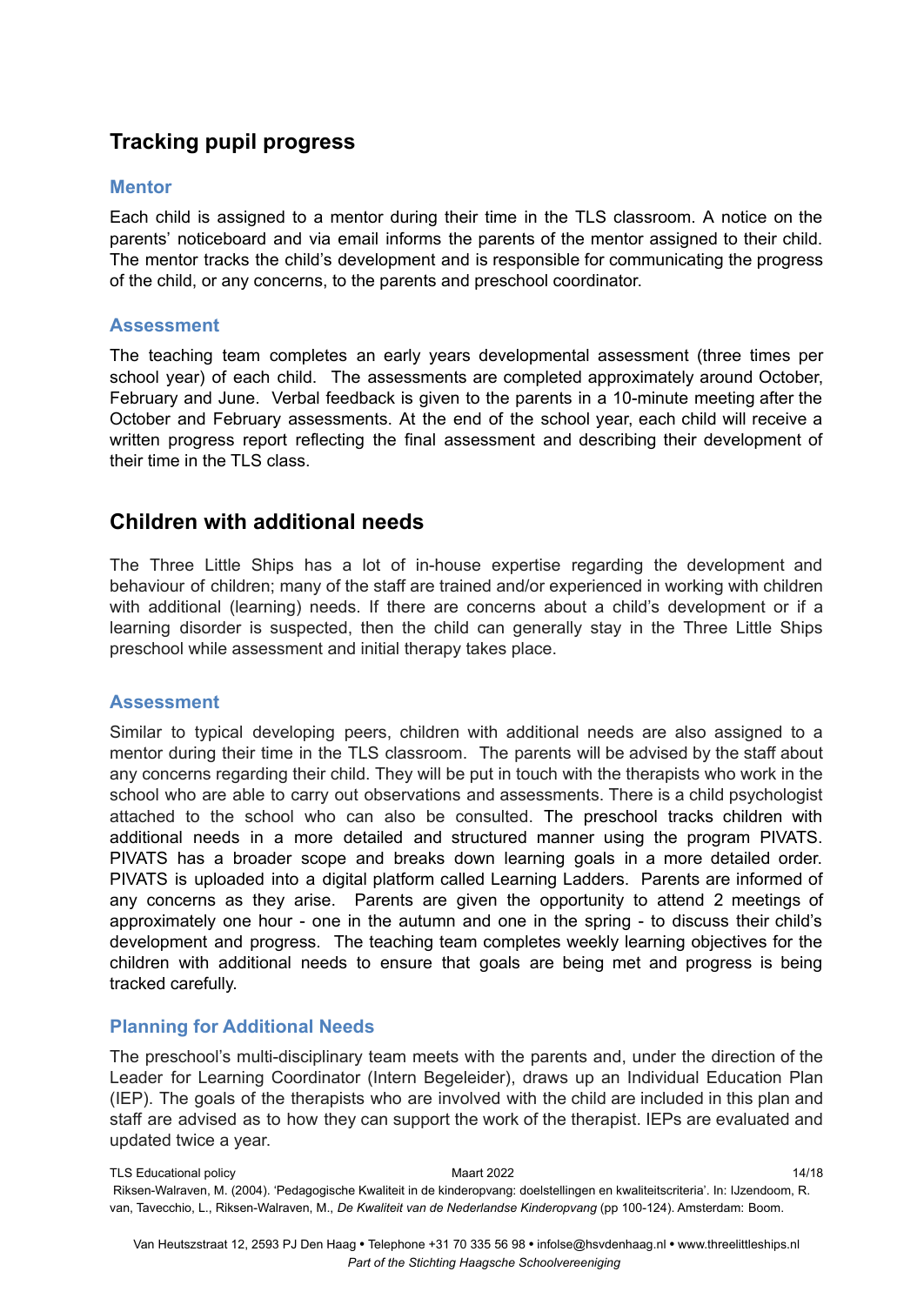Other (daycare) organisations also refer children to our school, particularly if the children are from international families or are staying temporarily in The Netherlands.

Sometimes parents are referred to other organisations for specialist assessment or for support in the home, such as the Centrum Jeugd en Gezin, De Jutters, Centrum voor Autisme, Kentalis, Banjaard, Stichting REACH.

# <span id="page-14-0"></span>**Future schooling**

Many of the children transfer to local international schools. These schools send requests to the Three Little Ships teachers for development information and references. These requests and references are completed, after written consent has been received from the parents. Some schools also wish to observe applicants in the preschool setting. These observations are arranged by the TLS team leader at an appropriate time for the class and after permission has been received from the parents. School reports are not passed to the next school by the Three Little Ships. Parents are asked to supply the reports to the schools themselves.

Schools that have received children from the Three Little Ships in recent years include: Haagsche Schoolvereeniging, International School of The Hague, European School of The Hague, The British School of The Netherlands, International school of Delft, OBS Vuurvlinder.

For children with additional needs, the Pupil Monitoring Coordinator discusses their needs in a regular Care Committee meeting with the Dutch Education Authority (SPPOH) so that parents can be advised in a timely way about suitable school placements for their child. This process is usually started in the January of the school year before transfer to another school is expected. Where necessary, a Toelatingsverklaring (TLV) is requested through SPPOH to enable the child to proceed to the Lighthouse Special Education school or a Dutch Special Education School. Observations and information is shared with the receiving school. Parents are requested to complete a Release of Information form before any information is shared.

Schools that have received children with additional needs from the Three Little Ships in recent years include: Haagsche Schoolvereeniging, International School of The Hague, The British School of The Netherlands, Blijberg International Department (Rotterdam) and the SBO Bonte Vlinder.

# <span id="page-14-1"></span>**Staffing**

## <span id="page-14-2"></span>**Quality**

The TLS team is led by the head of school who is a qualified teacher. The head of recruitment and admissions is responsible for recruiting. The head of school, leader for learning and preschool coordinator are responsible for leading the educational programme of the preschool.

The quality of the teaching assistants is clearly of the utmost importance in achieving the four educational goals and in the delivery of the curriculum. They are expected to have a thorough understanding of typical developmental milestones for 2-5 year olds. The teaching assistants are expected to adhere to and be able to demonstrate the values and norms described in 'Educational Objectives: Socialisation: encouraging and modelling (cultural) rules, norms and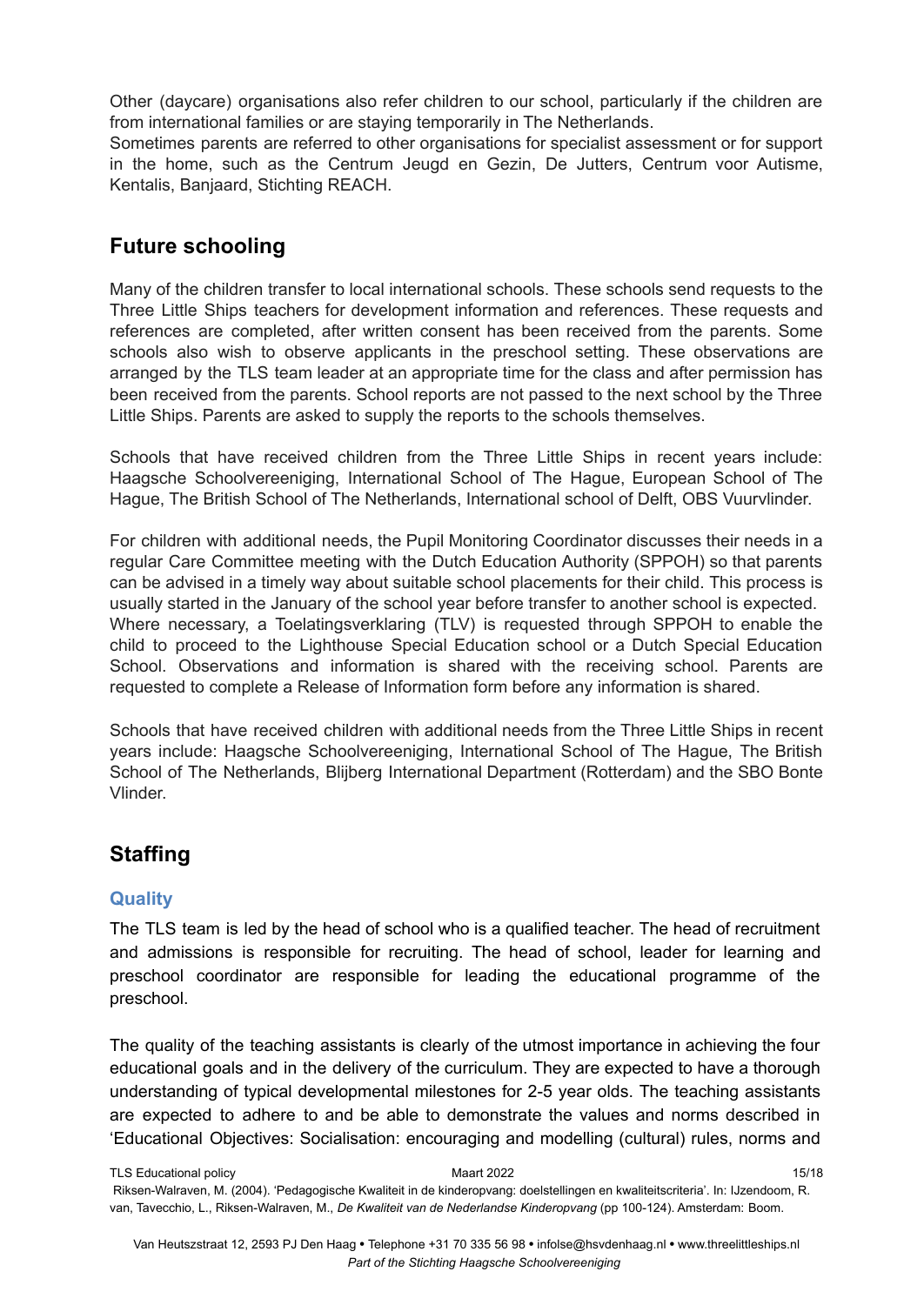values'. Teaching Assistants sign a school Code of Conduct at the start of their employment and re-sign after any updates to this Code.

In addition, the teaching assistants are expected to have the following qualities:

- Positive attitude towards the children.
- Sensitivity and responsiveness to the children's needs.
- An openness to new ideas and a willingness to change.
- Respect for different cultures and views of children, parents and staff members.
- Flexibility and creativity: seeing learning opportunities and seizing them.

#### <span id="page-15-0"></span>**Skills**

The teaching assistants are qualified to work with young children, according to Dutch qualification standards, and have specific experience or qualifications relating to children with additional needs.

In addition, teaching assistants are expected to demonstrate the following important skills:

- Ability to create a stimulating environment in which young children can learn successfully.
- Ability to modify their language when talking to children so that they are understood.
- Ability to see learning opportunities and act on them.
- Ability to be a role model for the children in the interactions with the children, parents and other staff members.
- Ability to contribute to curriculum planning and to break tasks into simple steps.
- Ability to reflect professionally on their work and accept feedback from others.
- Good verbal and non-verbal interpersonal skills and good written skills in English.
- Ability to maintain confidentiality with parents and in the team.
- Ability to work successfully in a team with colleagues and with external professionals.

## <span id="page-15-1"></span>**Support and development**

Regular team meetings are held by the team leader. These meetings revolve around curriculum planning, child assessment and practical arrangements for the preschool. Staff are able to discuss questions and difficulties at these meetings.

Every year, teaching assistants are offered continued education in the form of ten in-house study days per year. Assistants are obliged to attend a minimum requirement based on their working hours. The topics of the study days are varied and may focus on curriculum development (such as communication), health and safety issues (such as first aid) or additional needs (such as augmentative communication).

Teaching assistants are also given opportunities to attend local international (school) study days and take part in the local International Early Years forum.

Teaching assistants have Personal Professional Conversations with the Head of School and coach on a biennial basis. Targets for professional development are set at these meetings. Teaching Assistants are observed in their professional work by the TLS Team Leader and by the Head of School and given feedback on their work. Areas for development are discussed.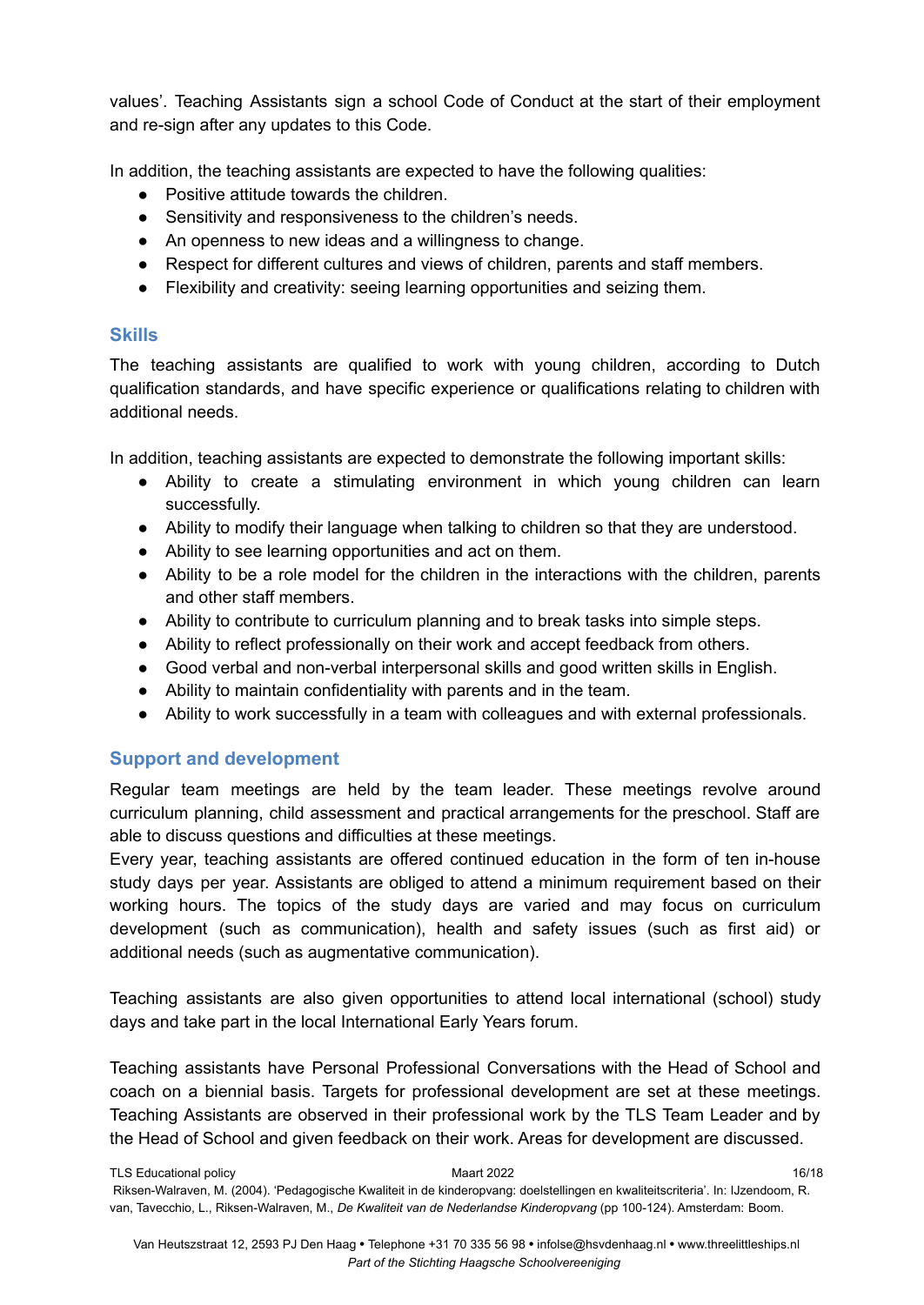External professionals such as a psychologist, occupational therapist, physiotherapist and speech therapist work with the children with additional needs during the preschool day. The teaching assistants work under the guidance of these professionals and the children's goals are set jointly with them.

The teaching assistants work on set days and there are approved substitute assistants to cover the illness of a team member, providing continuity as far as possible.

#### <span id="page-16-0"></span>**Substitute staff**

The Head of School aims to keep a list of available substitute staff who can fill in for absent staff. Substitute staff hold relevant, approved diplomas; they have a current VOG and are entered in the Personenregister Kinderopvang.

#### <span id="page-16-1"></span>**Volunteers**

At lunchtime, volunteers assist in the classroom, under the direction of the preschool teaching assistants. All volunteers are interviewed by the Lunchtime Coordinator before being added to the rota. Lunchtime volunteers have a current VOG and are entered in the Personenregister Kinderopvang.

Volunteers are also used to accompany the preschool children on school trips. These are always in addition to the preschool staff and are often parents of the preschool children. These volunteers are never left alone with the children and are always with a member of the preschool staff.

Volunteers do not administer intimate care to children in the preschool.

#### <span id="page-16-2"></span>**Interns**

The preschool occasionally has an intern on work placement. A work placement can only be agreed by the Head of School and a formal interview of the intern takes place before the placement is agreed. A contract is signed by the Head of School and the intern or the intern's mentor. The intern has to have a current VOG and is entered in the Personenregister Kinderopvang. They are also asked to sign the school's Code of Conduct and a Confidentiality Agreement.

Evaluations of the intern's work are carried out by the preschool team leader and the Head of School.